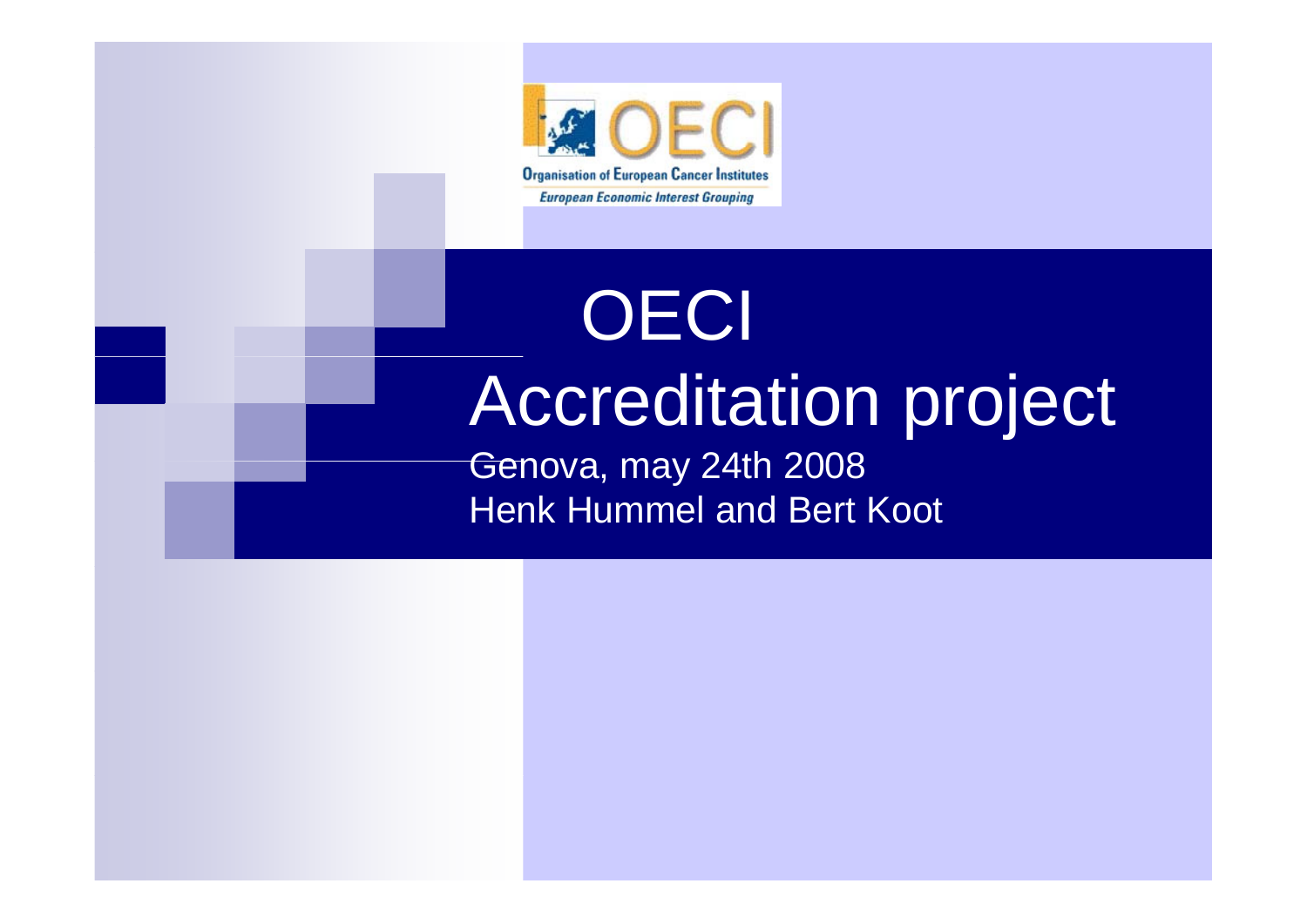



B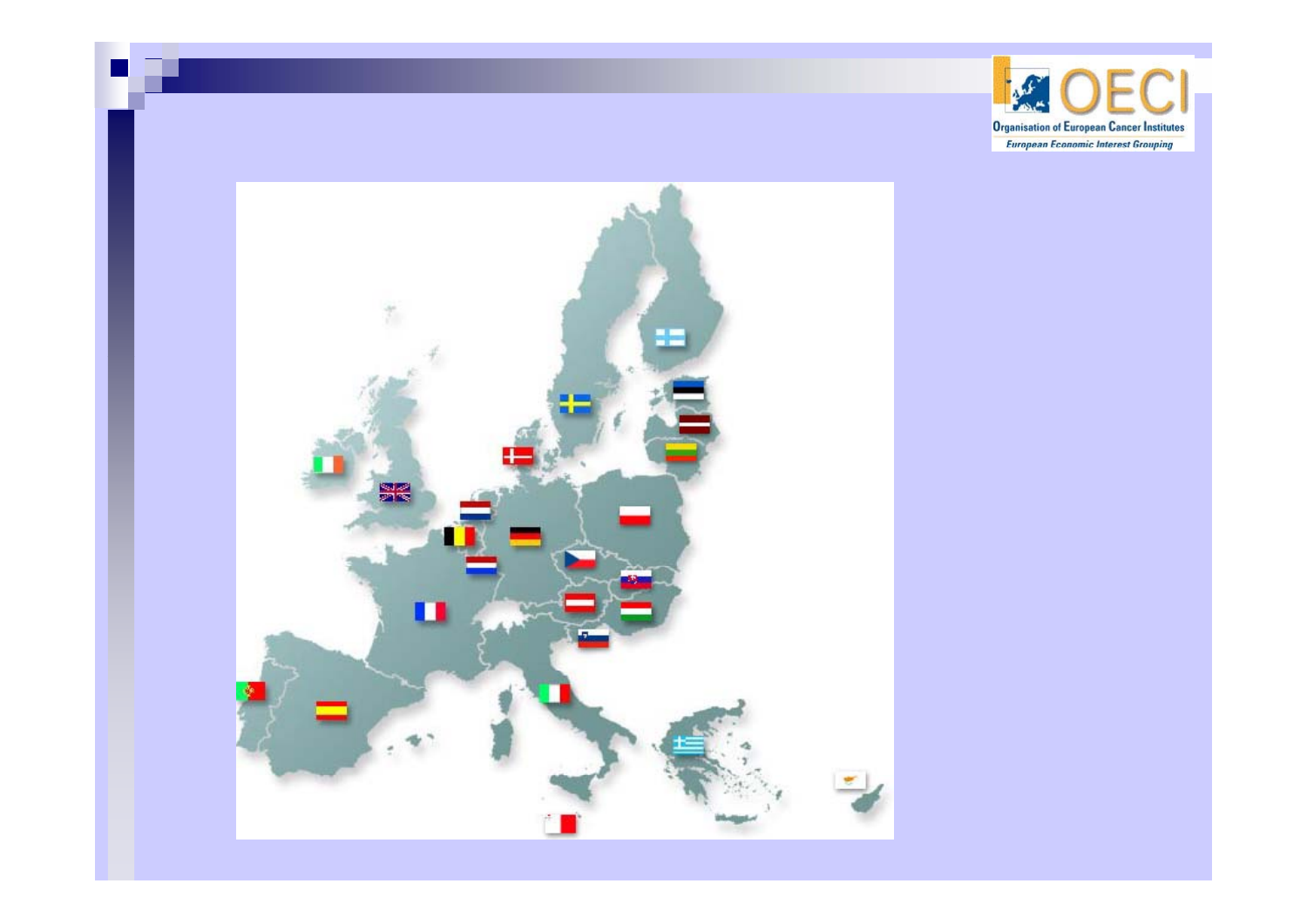

## Accreditation Tool : First Steps (2006)

#### **An OECI quality manual**

with standards and criteria for strategy / prevention / care / follow-up / research& innovation and & developments / education

■ Total revision of existing manuals

- Definition of areas (sections) & sub areas (sub sections)
- **selection of the standards and criteria**
- **Critical review by WGA**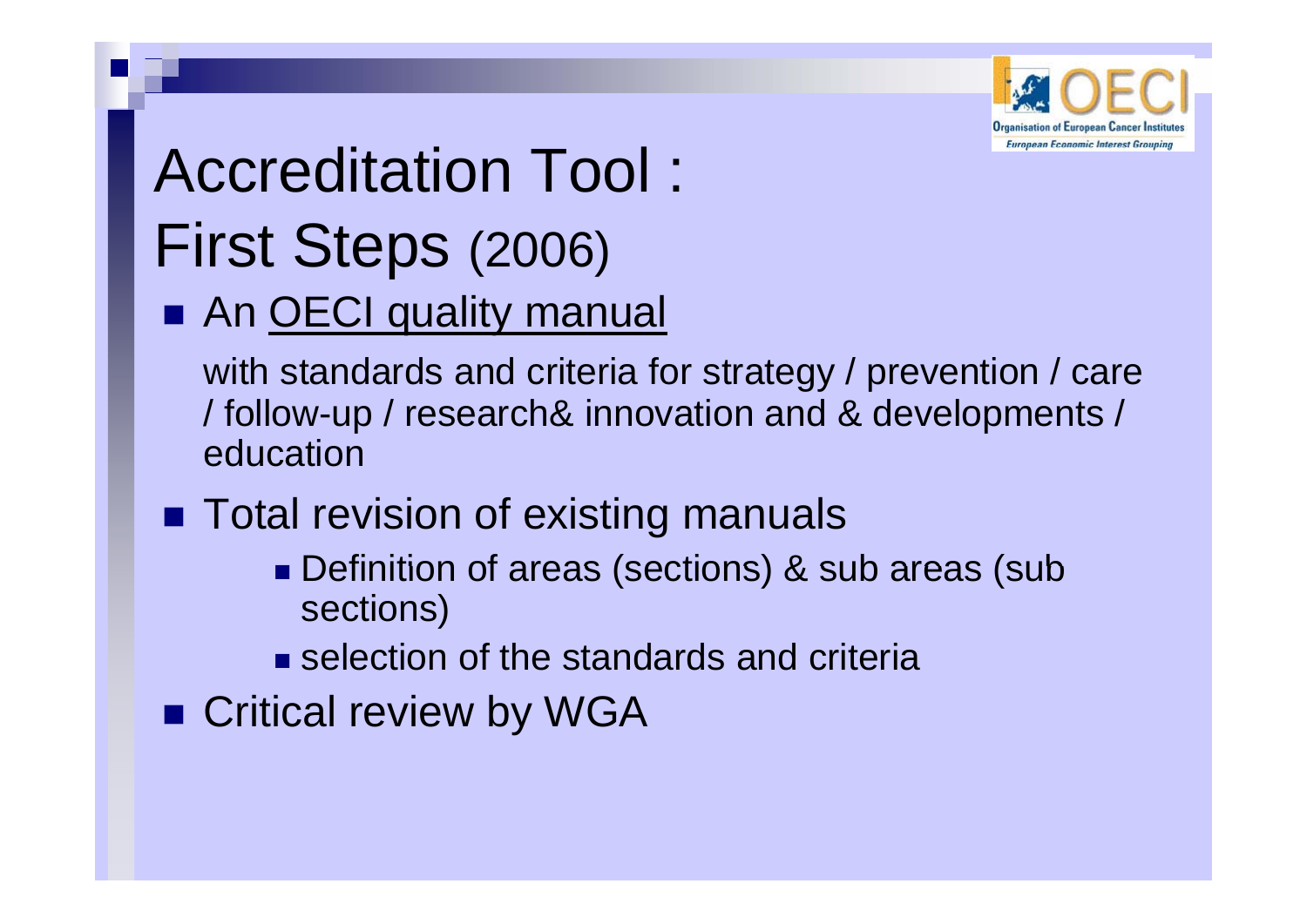

# EG, standards/criteria

#### Based on:

- **French manual on accreditation (FNCLCC-**OECI)
- **NIAZ standards**
- **Dutch framework for quality of the organization** of oncological care
- **Example 20 Inc.** Council on Health Services Accreditation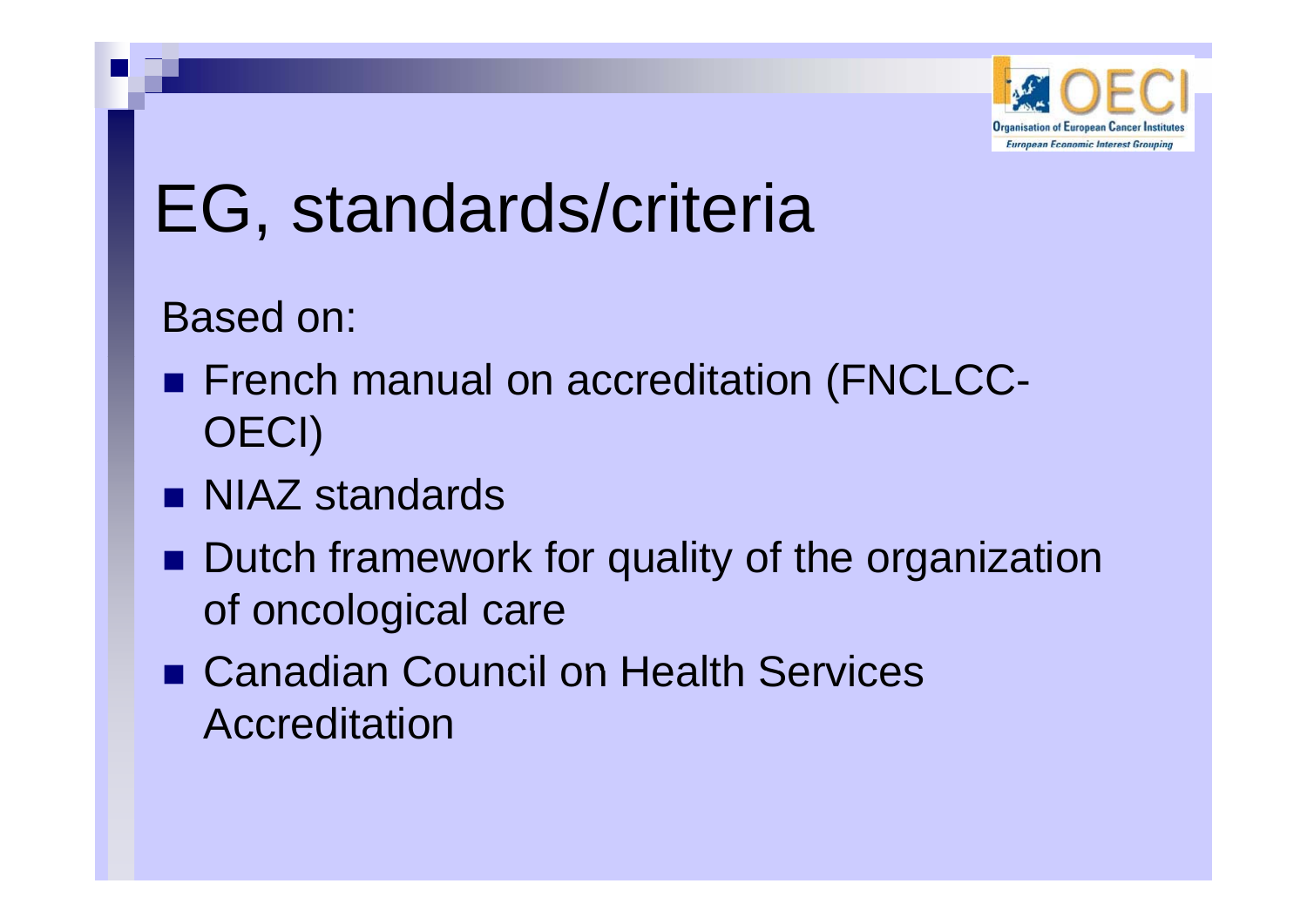

## EG, qualitative questionnaire

- 6 chapters
- 5 domains
- Standards / criteria
- **PDCA** format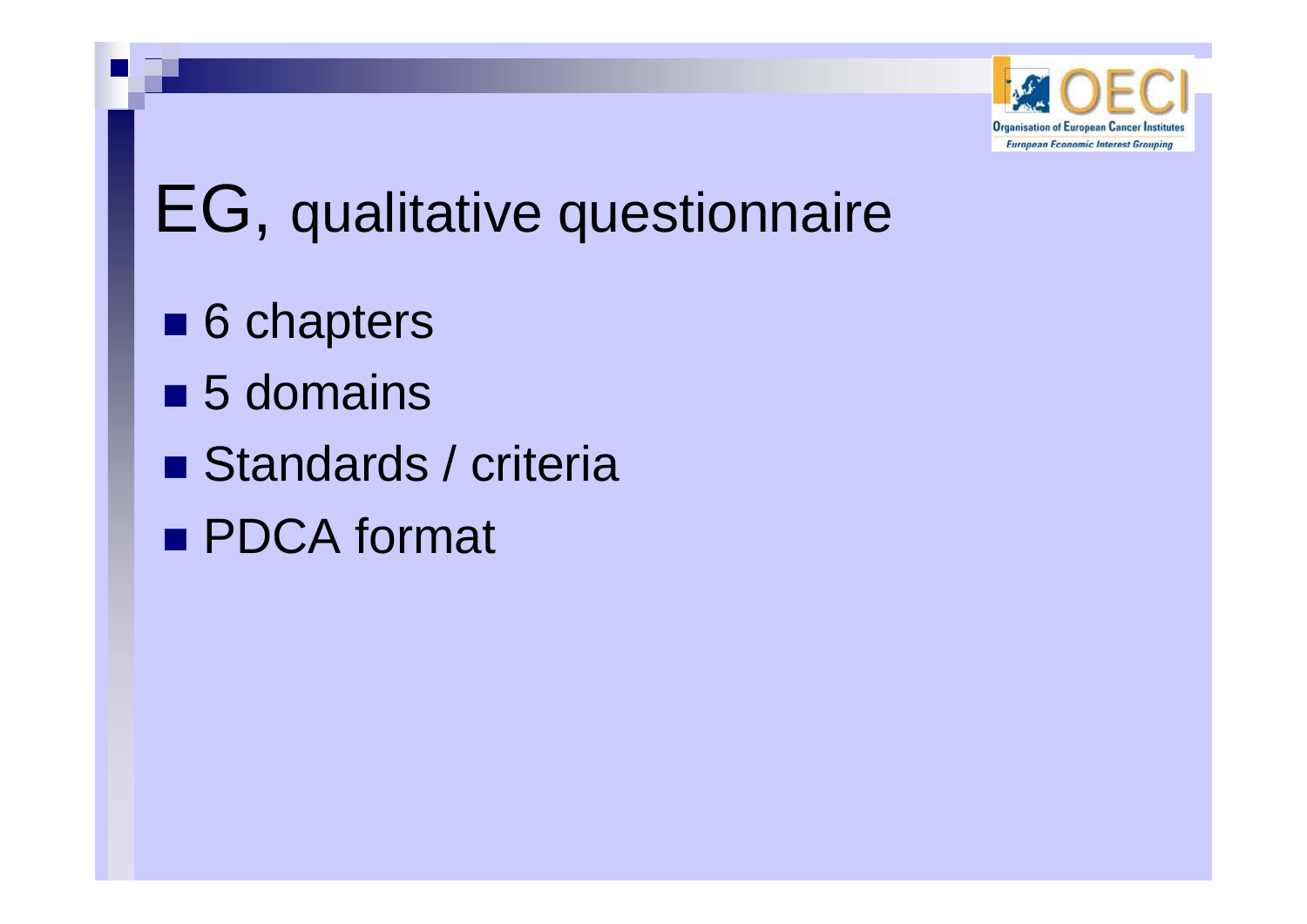

# EG, 6 chapters

- General standards, strategic plan and general management (21)
- Screening, primary prevention and health education (6)
- $\blacksquare$  Care (11)
- Research, innovation and development (12) .
- Teaching and continuing education (3)  $\blacksquare$
- Patient section (6)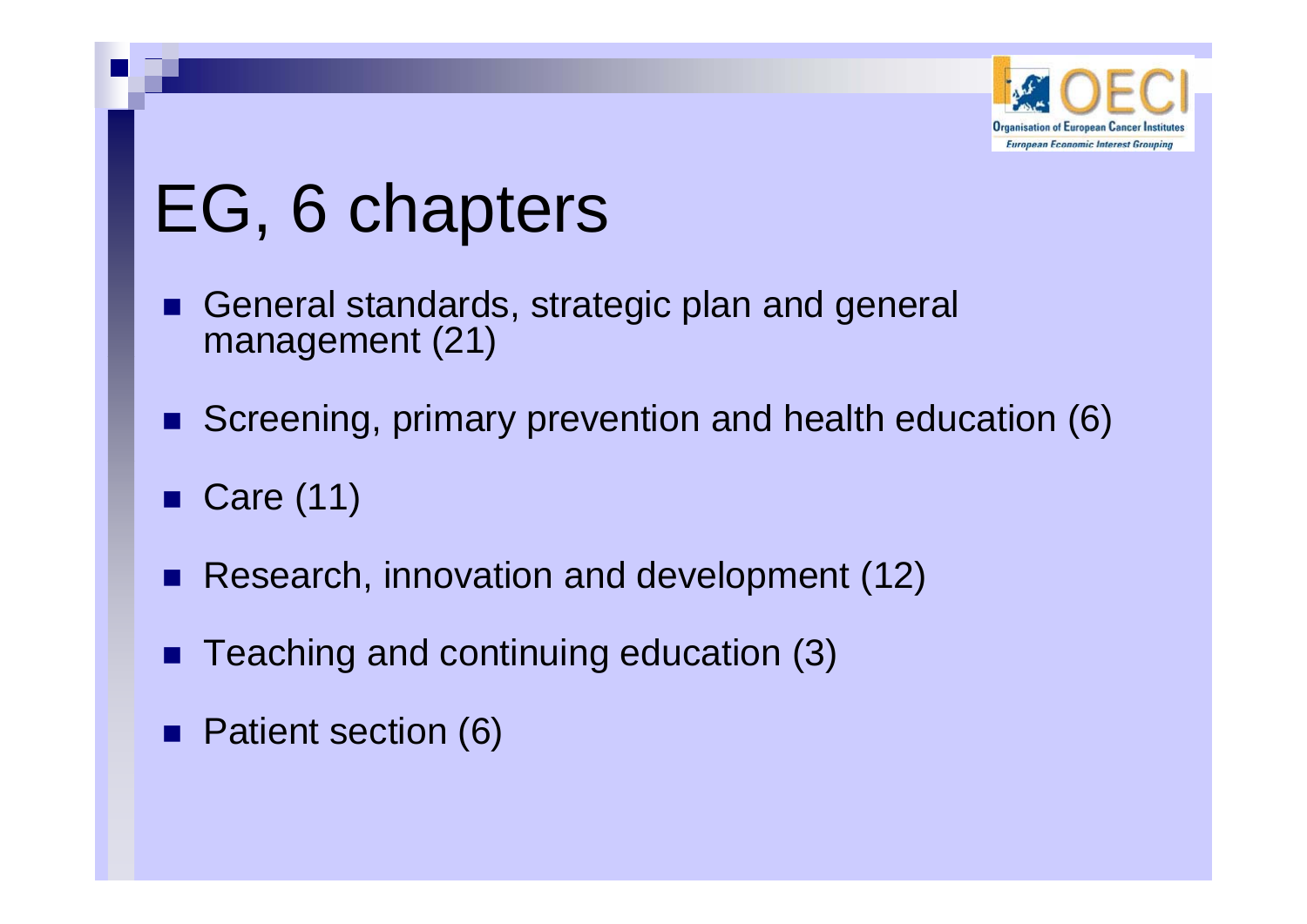

# EG, 5 domains

Under each chapter relevant subdivisions:

- **Policy and organization**
- **Process control**
- **Resources and materials**
- **EXALE Knowledge and skills**
- Safeguarding the quality system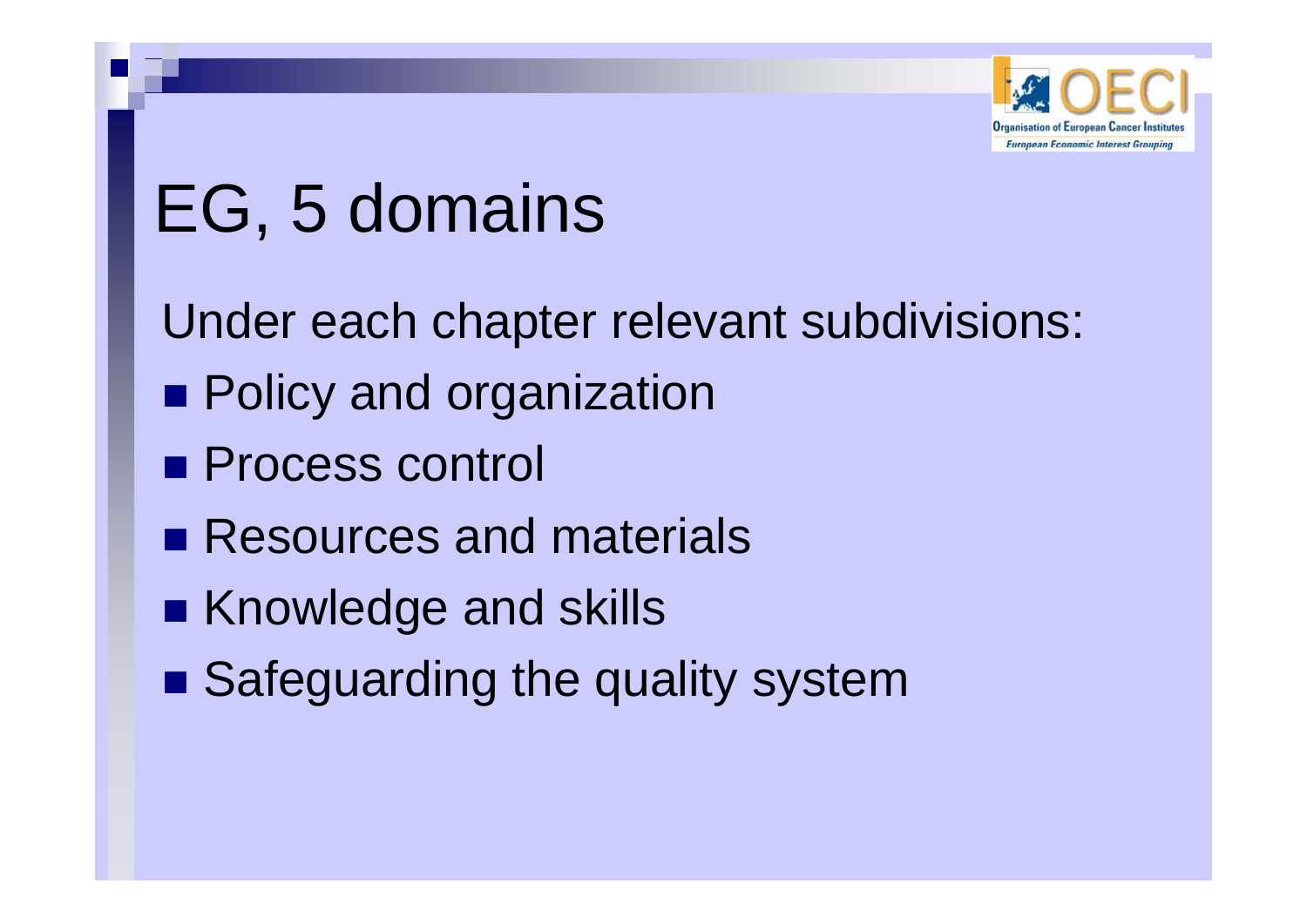

## EG, PDCA format

#### ■ The 'Plan-Do-Check-Act cycle' is an integral part of the EG

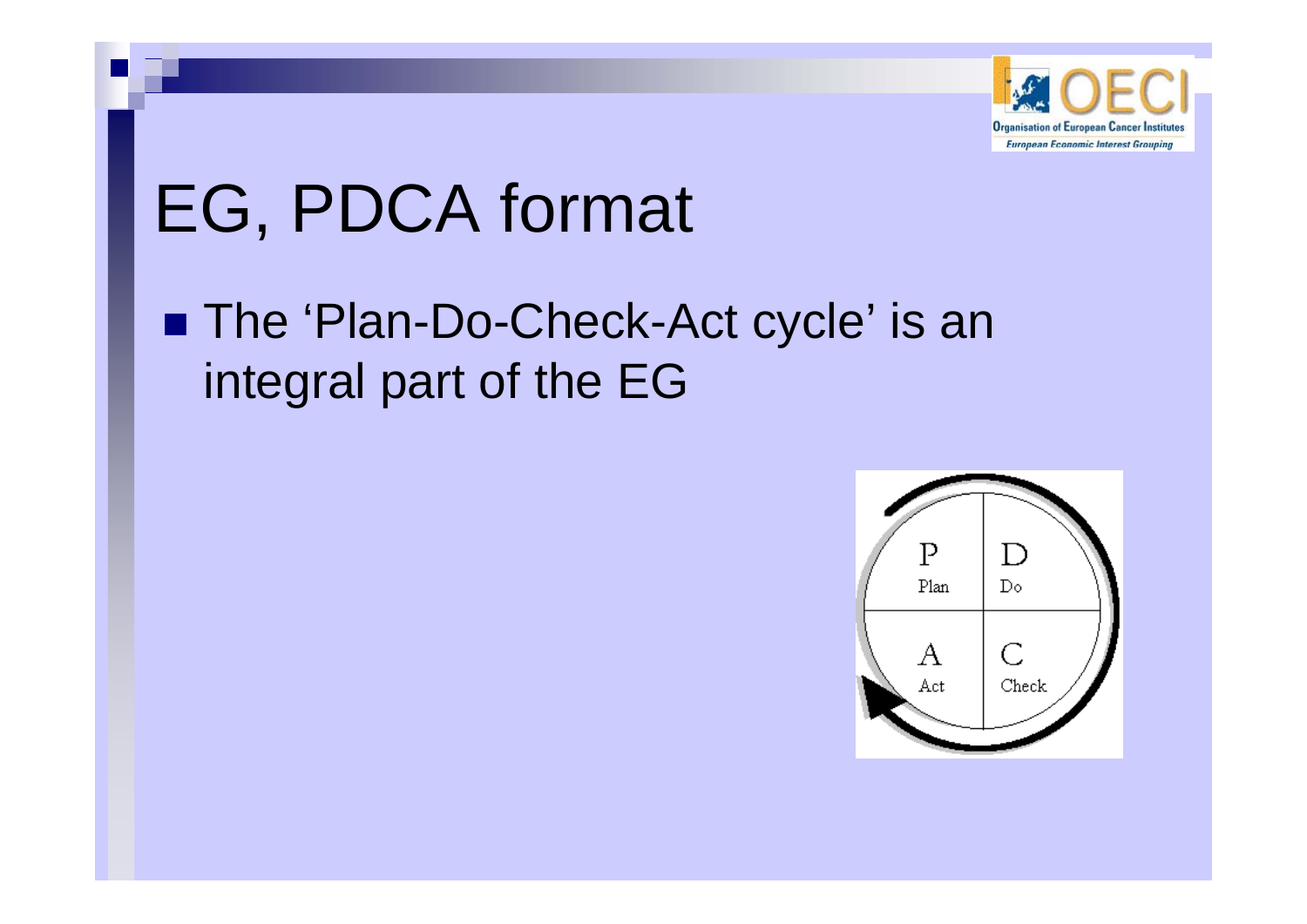

|                                                                                                                                  |                                                                                                                                                                             |                      | <u> Compassusb</u>                                                                                                                        |                        |                  |  |  |  |  |  |  |
|----------------------------------------------------------------------------------------------------------------------------------|-----------------------------------------------------------------------------------------------------------------------------------------------------------------------------|----------------------|-------------------------------------------------------------------------------------------------------------------------------------------|------------------------|------------------|--|--|--|--|--|--|
| <b>Close audit</b><br><b>Actions</b>                                                                                             | <b>Settings</b>                                                                                                                                                             | <b>Questionnaire</b> | Glossary<br><b>Print</b><br>jc.horiot                                                                                                     |                        |                  |  |  |  |  |  |  |
| 日田以土<br>All questions<br>OECI Qualitative Questionnaire<br>1 General Standards, Strateg                                          | Questions                                                                                                                                                                   | Glossary             | Email                                                                                                                                     |                        | $=$ $\Box$       |  |  |  |  |  |  |
| $\Box$ 1 Policy and organization<br><b>E</b> 3 Resources and material<br>4 Process control                                       | 1.4.8. Referral of patients to paramedical and support disciplines (14/59)                                                                                                  |                      |                                                                                                                                           |                        |                  |  |  |  |  |  |  |
| 1 Continuity of care wil<br>2 Waiting and throughp<br>3 Compliance with guid<br>4 Compliance with guid                           | Have agreements been reached within the hospital concerning who is authorized to refer patients to<br>paramedical and/or support disciplines, and under what circumstances? |                      |                                                                                                                                           |                        |                  |  |  |  |  |  |  |
| 5 Tasks and responsit                                                                                                            |                                                                                                                                                                             |                      |                                                                                                                                           |                        |                  |  |  |  |  |  |  |
| 6 Roles and tasks of the<br>7 Communication between<br>8 Referral of patients t                                                  | Do, Referral of patients to paramedical and support disciplines<br>Tick the boxes when you have implemented the processess                                                  |                      |                                                                                                                                           |                        |                  |  |  |  |  |  |  |
| 9 Multidisciplinary har<br>10 Selection criteria fo<br>11 Procedure for the o<br>12 Registration and ev                          | Help                                                                                                                                                                        |                      | Actionplan (0)                                                                                                                            | Documents              |                  |  |  |  |  |  |  |
| <b>E</b> 5 Safegarding the quality<br>2 Screening and primary prev                                                               |                                                                                                                                                                             | Yes<br>No            |                                                                                                                                           | Vergelijking           |                  |  |  |  |  |  |  |
| □ □ 3 Care                                                                                                                       |                                                                                                                                                                             |                      |                                                                                                                                           |                        |                  |  |  |  |  |  |  |
| $\mathbf{H}$ $\Box$ 4 Research, innovation and $\mathbf{d}$<br>$\Box$ 5 Teaching and continuing ed<br><b>E</b> 6 Patient related | (頁)<br>(0)                                                                                                                                                                  | O.                   | It is made clear for which problems related to cancer<br>and at which moment paramedical disciplines should be<br>consulted               | # $No = 6$ # $Yes = 7$ |                  |  |  |  |  |  |  |
|                                                                                                                                  | Q<br>(0)                                                                                                                                                                    |                      | $\bigcirc$ It is made clear for which problems related to cancer<br>and at which moment supportive disciplines should be<br>consulted     | # $No = 6$ # $Yes = 7$ |                  |  |  |  |  |  |  |
|                                                                                                                                  | Q<br>L.<br>(0)                                                                                                                                                              |                      | $\bigcirc$ There are written agreements on the circumstances for # No = 8 # Yes = 5<br>calling on and referral to paramedical disciplines |                        |                  |  |  |  |  |  |  |
|                                                                                                                                  | 頁<br>(0)                                                                                                                                                                    | O.                   | There are written agreements on the circumstances for $#$ No = 9 $#$ Yes = 4<br>calling on and referral to supportive disciplines         |                        |                  |  |  |  |  |  |  |
|                                                                                                                                  | <b>Score 100 %</b>                                                                                                                                                          |                      |                                                                                                                                           |                        |                  |  |  |  |  |  |  |
|                                                                                                                                  | Notitie (klik om te openen)                                                                                                                                                 |                      |                                                                                                                                           |                        |                  |  |  |  |  |  |  |
|                                                                                                                                  |                                                                                                                                                                             |                      |                                                                                                                                           | Internet               | $$100\%$ $\star$ |  |  |  |  |  |  |

 $\mathbb{R}^n$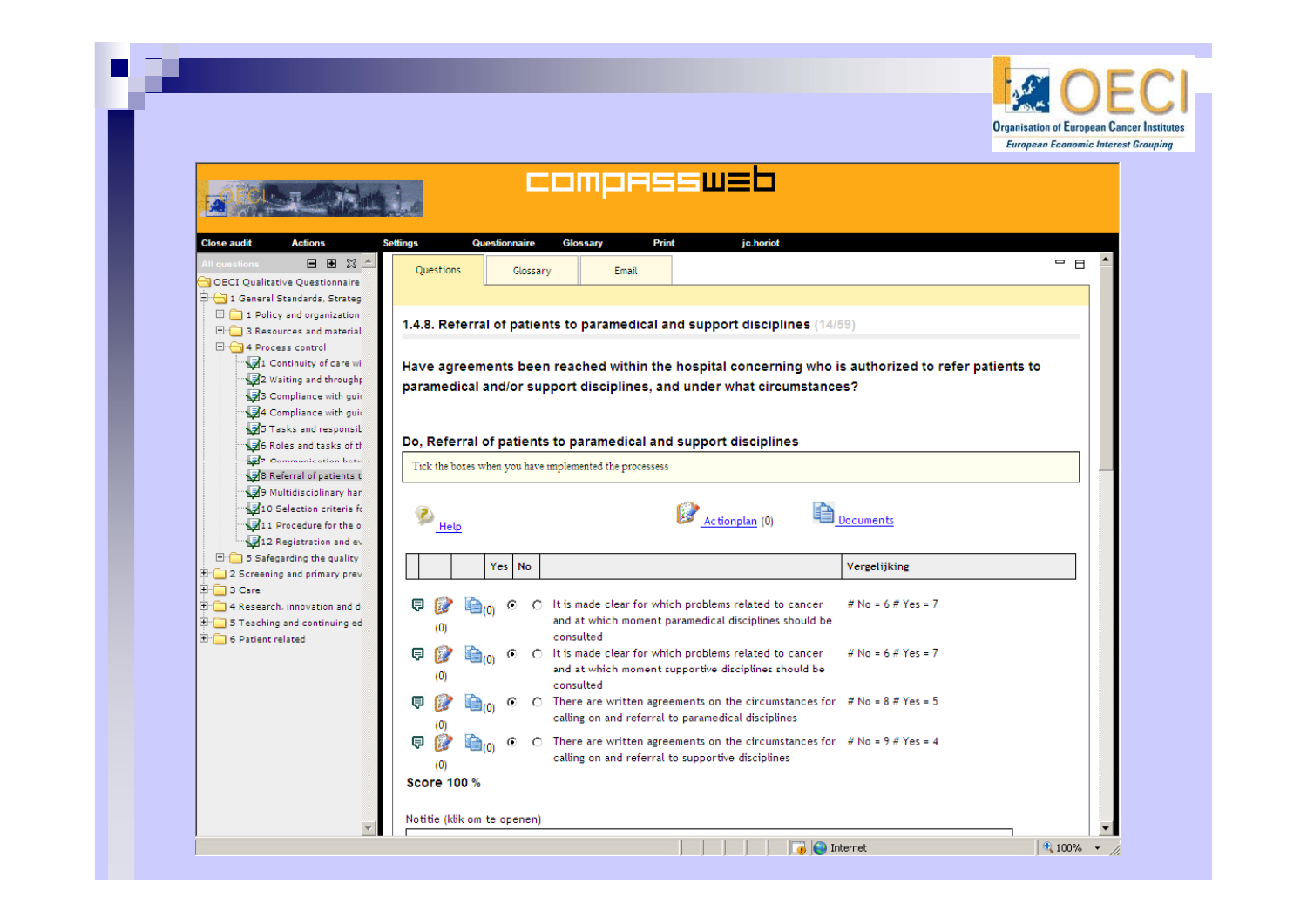

## Accreditation Tool : First Steps (2006)

- A revised OECI quantitative database with data on activities and resources for prevention / care / follow-up / research / education
- $\blacksquare$  Total revision of the initial versions of the OECI questionnaire :
	- $\bullet$  Select most relevant and discriminative questions
	- Add clear definitions of the questions
- **Example 13 Critical review by members of the steering group** and participants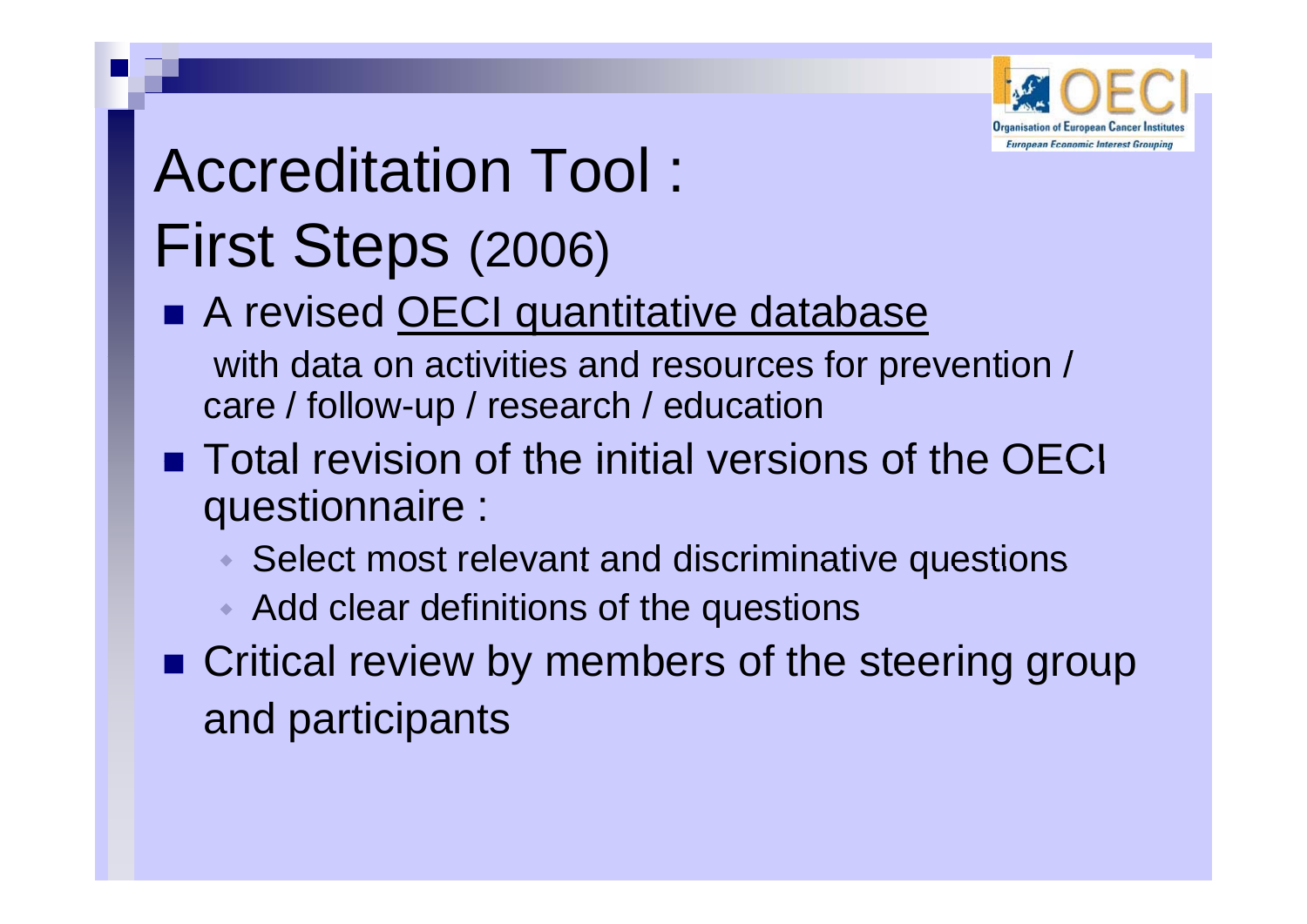

## EG, **QUANTITATIVE QUESTIONNAIRE**

**The quantitative questionnaire (based on** the former Ringborg questionnaire) includes data with exhaustive information on resources and activities.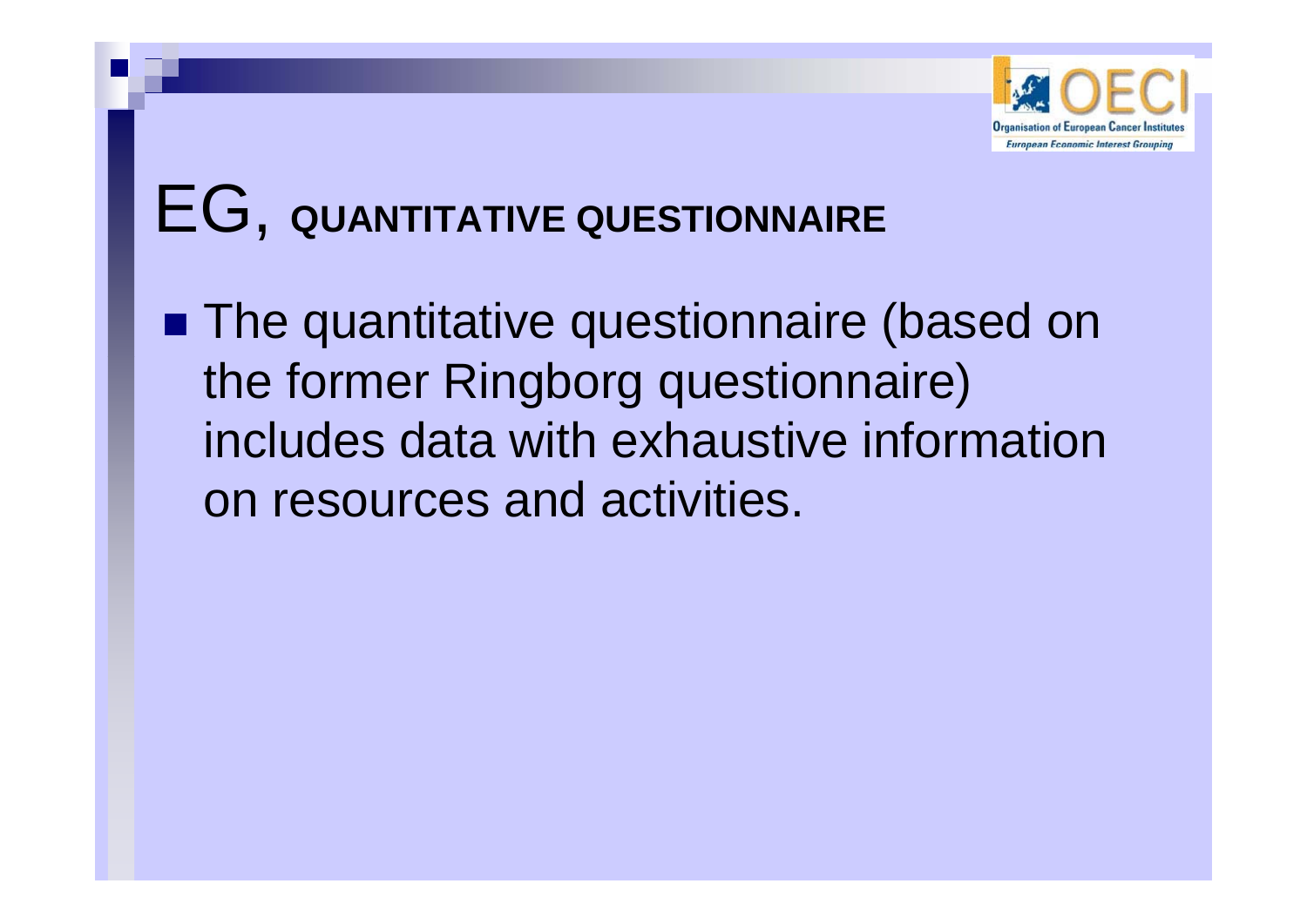

### EG Quantitative questionnaire

#### ■ 5 Chapters

- 1. Institutional structure and budget
- 2. Infrastructures
- 3.Human resources
- 4. Research
- 5.Education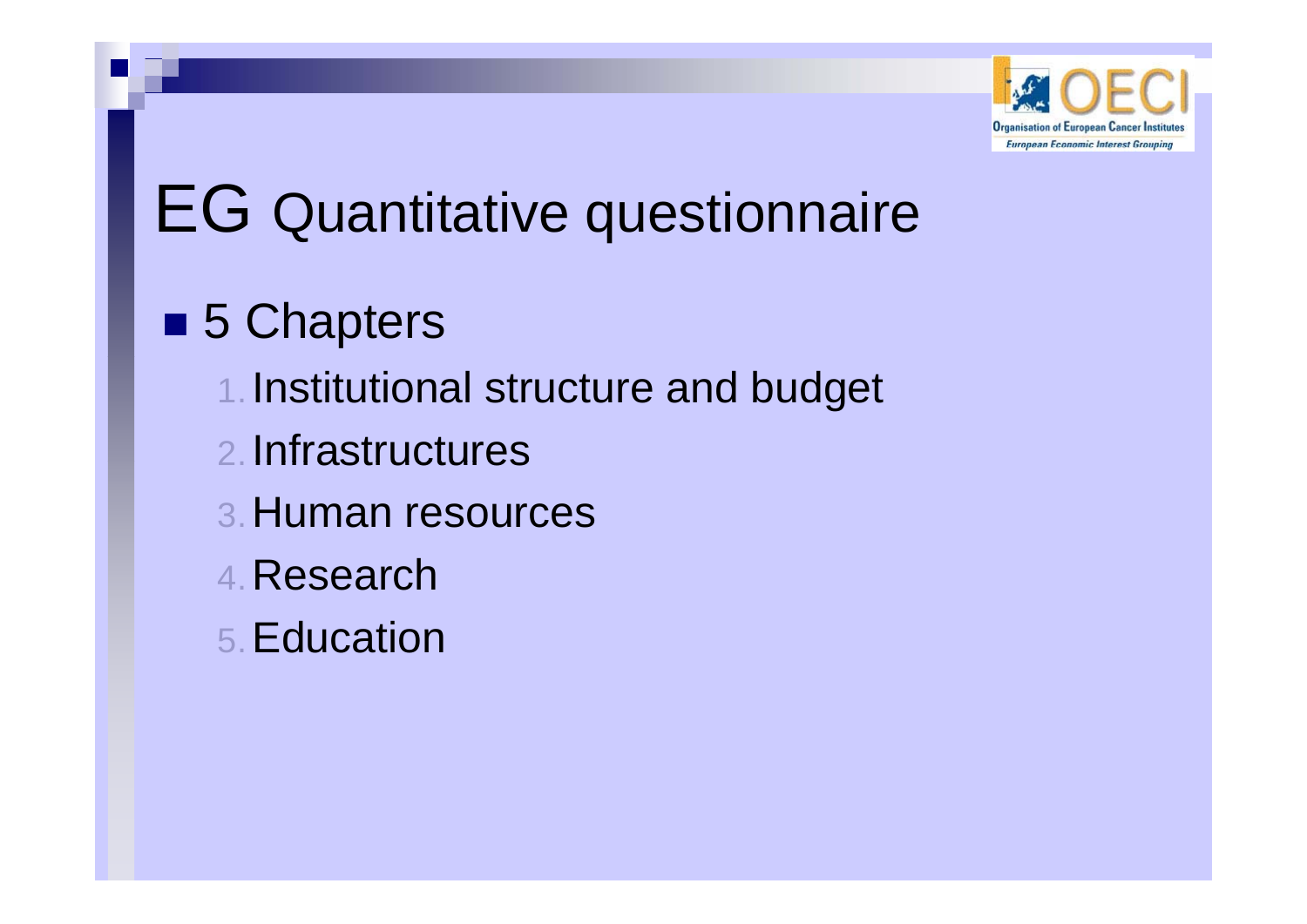

|                                                                                                                                                                                                                                                                                                                                                                    |                                                                   |                                                                   |                              | <b>COMPRSSWED</b>                                              |                                                       |                     |                                    |                               |  |  |  |  |
|--------------------------------------------------------------------------------------------------------------------------------------------------------------------------------------------------------------------------------------------------------------------------------------------------------------------------------------------------------------------|-------------------------------------------------------------------|-------------------------------------------------------------------|------------------------------|----------------------------------------------------------------|-------------------------------------------------------|---------------------|------------------------------------|-------------------------------|--|--|--|--|
| <b>Close audit</b><br><b>Actions</b>                                                                                                                                                                                                                                                                                                                               | <b>Settings</b>                                                   | <b>Questionnaire</b>                                              | Glossary<br>Print            | jc.horiot                                                      |                                                       |                     |                                    |                               |  |  |  |  |
| 日田岡二<br>All questions<br>OECI Quantitative Questionnair                                                                                                                                                                                                                                                                                                            | Questions                                                         | Note                                                              | Glossary                     | Documents                                                      | Actions                                               | Email               |                                    | $ -$                          |  |  |  |  |
| <sup>1</sup> 1 General Questions<br>$\Box$ 2 Infrastructures<br>1 Infrastructures with a fo                                                                                                                                                                                                                                                                        | 2.6. Infrastructures with a focus on cancer care (6 of 6) (11/30) |                                                                   |                              |                                                                |                                                       |                     |                                    |                               |  |  |  |  |
| 2 Infrastructures with a fo<br>3 Infrastructures with a fo<br>44 Infrastructures with a fo                                                                                                                                                                                                                                                                         | per year = $2006$                                                 |                                                                   |                              |                                                                |                                                       |                     |                                    |                               |  |  |  |  |
| 5 Infrastructures with a fo<br>6 Infrastructures with a fo<br>7 Infrastructures with a fo<br>8 Radiotherapy<br>9 Radiology<br>10 Nuclear medicine unit<br>11 Laboratory<br>12 Haematology unit<br>13 Oncology Multidiscipli<br>14 Palliative care team:<br><b>15 Facilities</b><br><b>E</b> 3 Human resources<br><b>中</b> 4 Research<br>$\overline{E}$ 5 Education |                                                                   | <b>New</b><br>patients<br>(newly)<br>admitted<br>and<br>referred) | Nr of surgical<br>procedures | Nr of<br>Chemotherapy<br>(numbers/patients) (numbers/patients) | Nr of radiotherapy Working<br>(numbers/patients) with | guidelines<br>(Y/N) | Multidisciplinary<br>meeting (Y/N) | Clinical<br>pathways<br>(Y/N) |  |  |  |  |
|                                                                                                                                                                                                                                                                                                                                                                    | haematological<br>malignancies:<br>Morbus Hodgkin                 | 19                                                                | 10                           | 14                                                             | 15                                                    | l۷                  | l۷                                 |                               |  |  |  |  |
|                                                                                                                                                                                                                                                                                                                                                                    | haematological<br>malignancies: Non<br>Hodgkin Lymfoma            | 60                                                                | lo.                          | 50                                                             | 19                                                    | l۷                  |                                    |                               |  |  |  |  |
|                                                                                                                                                                                                                                                                                                                                                                    | haematological<br>malignancies: M<br>Kahler                       | l11                                                               | lo.                          | l4                                                             | l8                                                    |                     |                                    |                               |  |  |  |  |
|                                                                                                                                                                                                                                                                                                                                                                    | haematological<br>malignancies: M.<br>Walden-ström                | l4                                                                | lо                           | l3                                                             |                                                       | l۷                  | I۷                                 |                               |  |  |  |  |
|                                                                                                                                                                                                                                                                                                                                                                    | haematological<br>malignancies: All<br><b>leukaemias</b>          | 17                                                                | Iо                           | Iо                                                             | 16                                                    | l۷                  |                                    |                               |  |  |  |  |
|                                                                                                                                                                                                                                                                                                                                                                    | neuro-<br>oncological:<br><b>brains</b>                           | 81                                                                | Iо                           | 77                                                             | 34                                                    | Y                   | l۷                                 |                               |  |  |  |  |
|                                                                                                                                                                                                                                                                                                                                                                    | neuro-<br>oncological:<br>nerves                                  |                                                                   | lo.                          | 10                                                             |                                                       | l۷                  | lY                                 |                               |  |  |  |  |
| Gereed                                                                                                                                                                                                                                                                                                                                                             |                                                                   |                                                                   |                              |                                                                | $\bigcirc$ Internet                                   |                     |                                    | $\bigoplus$ 100% $\bullet$ // |  |  |  |  |

 $\mathbb{R}^n$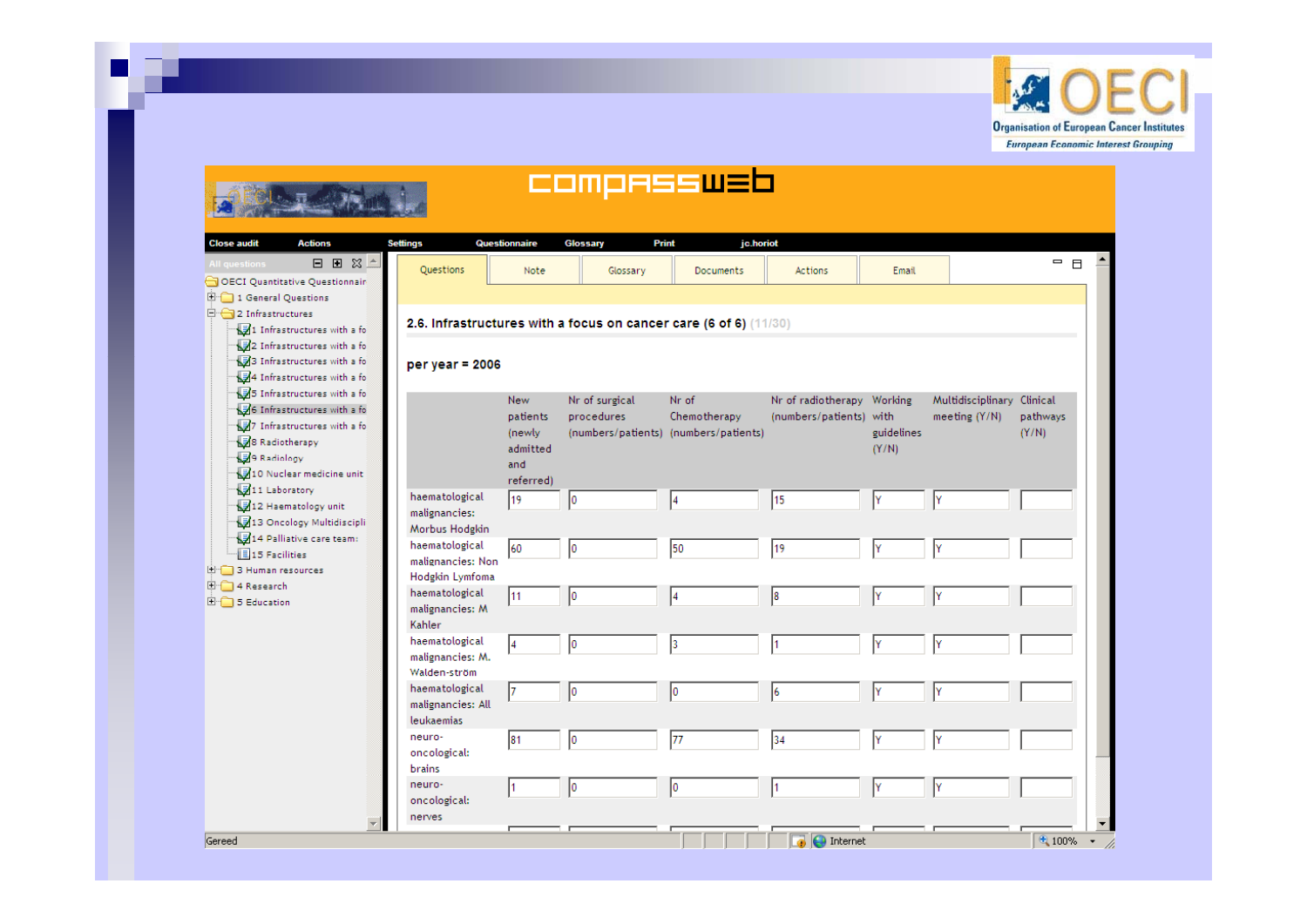

### Pilot 1 (SELF ASSESSMENT)

- July 2006 January 2007
- ¾ Institut Gustave Roussy, Paris
- $\triangleright$  Institut Jules Bordet, Brussels
- ¾ Dutch Cancer Institute, Amsterdam
- ¾ Karolinska Institutet, Stockholm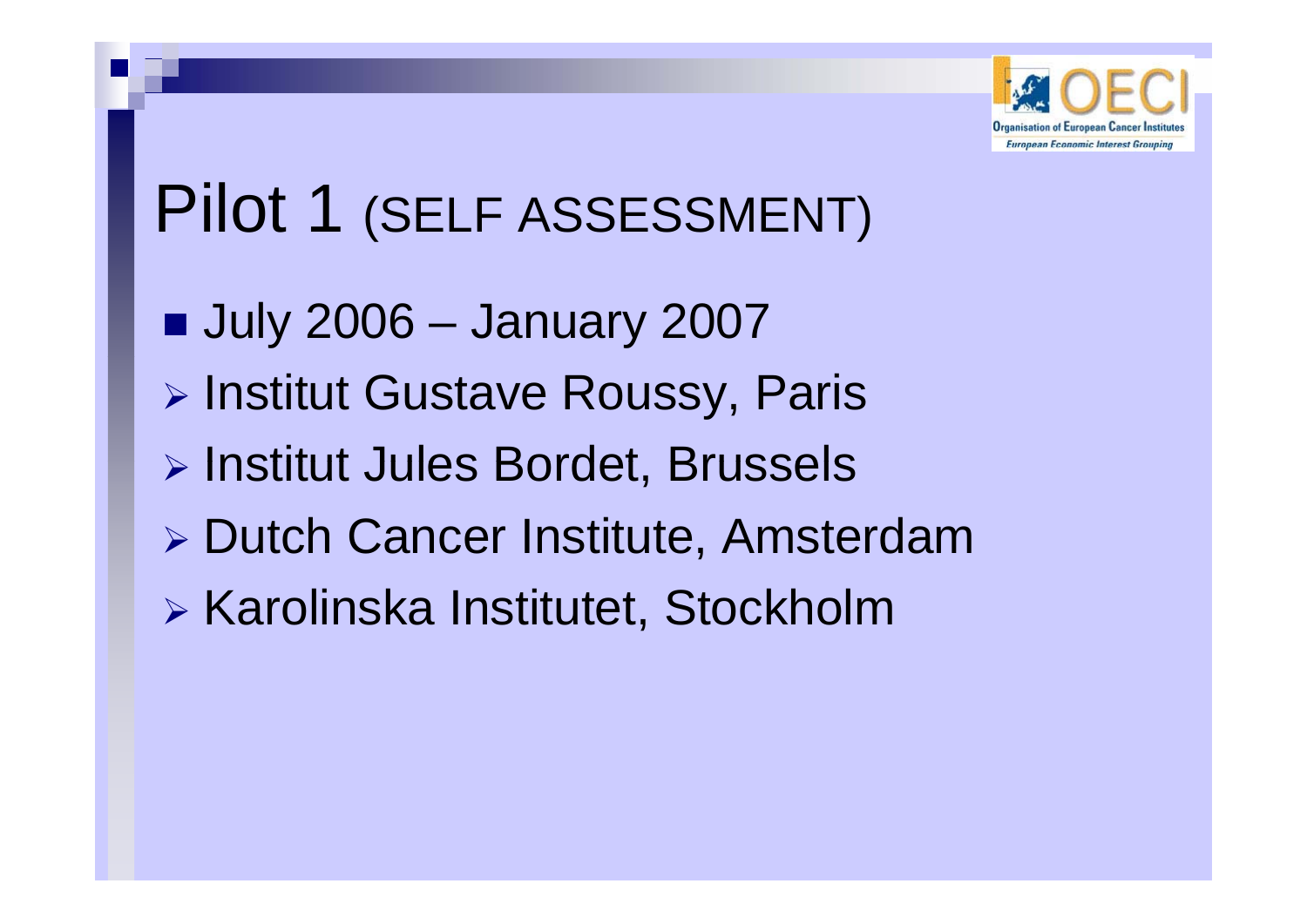**Organisation of European Cancer Institute European Economic Interest Grouping** 

## **Conclusions**

- Self-assessment effect is for real
- Improvement of quality mindset

#### **Strengths Meaknesses**

• Still needs a cleaning

#### **O**pportunities

- Team building effect
- Better attention to our data processing
- Revision of our set of procedures
- First step to benchmark and labelisation

#### One additional task

 $\bullet$ Too many items

•

**T**hreats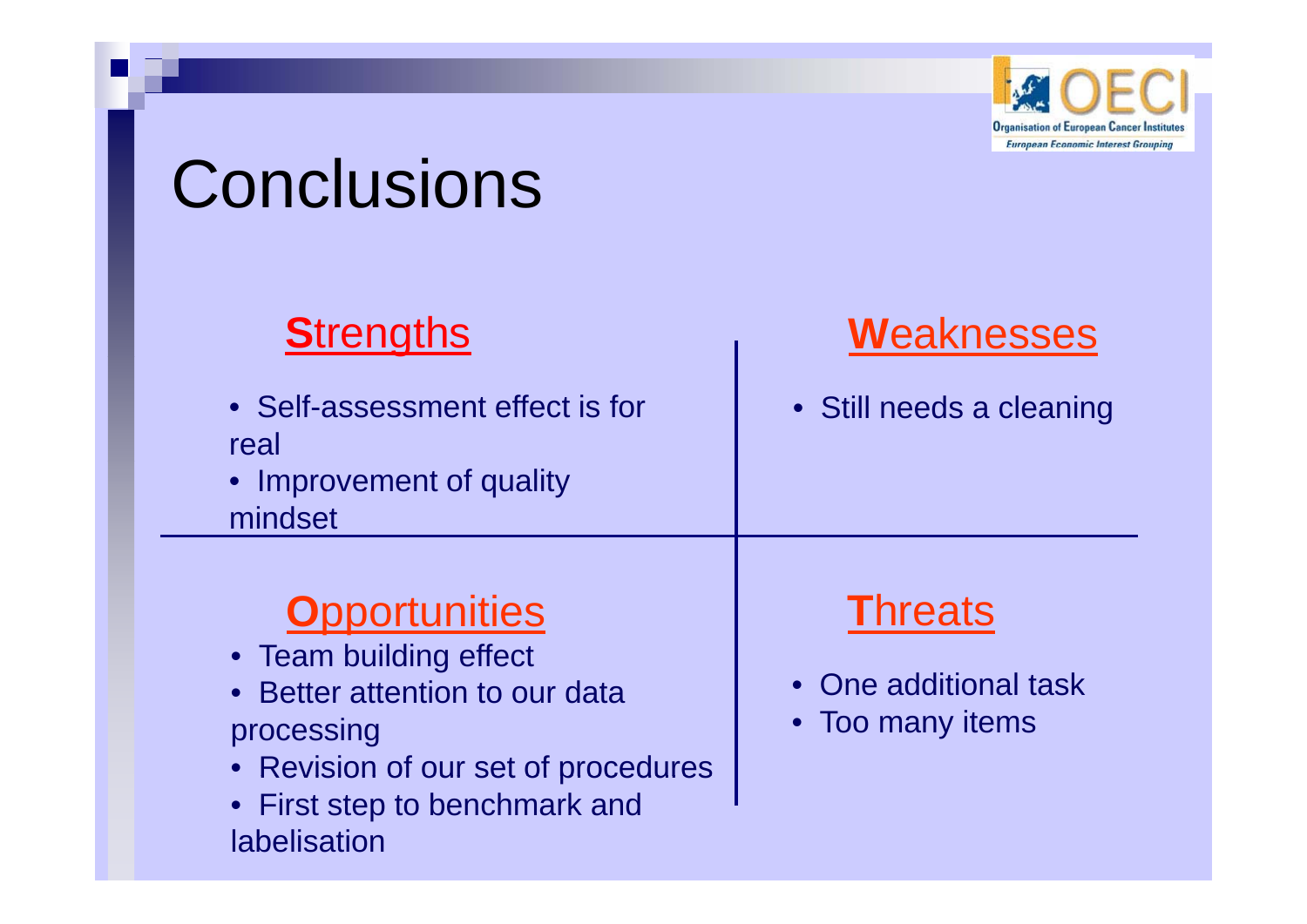

## Pilot 2 (SA and peer review)

■ 4 centers

- ¾ University Hospital VU, Brussels (SA)
- $\triangleright$  Centre G. F. LeClerc, Dijon
- ¾ Istituto Tumori, Bari
- ¾ National Institute of Oncology, Budapest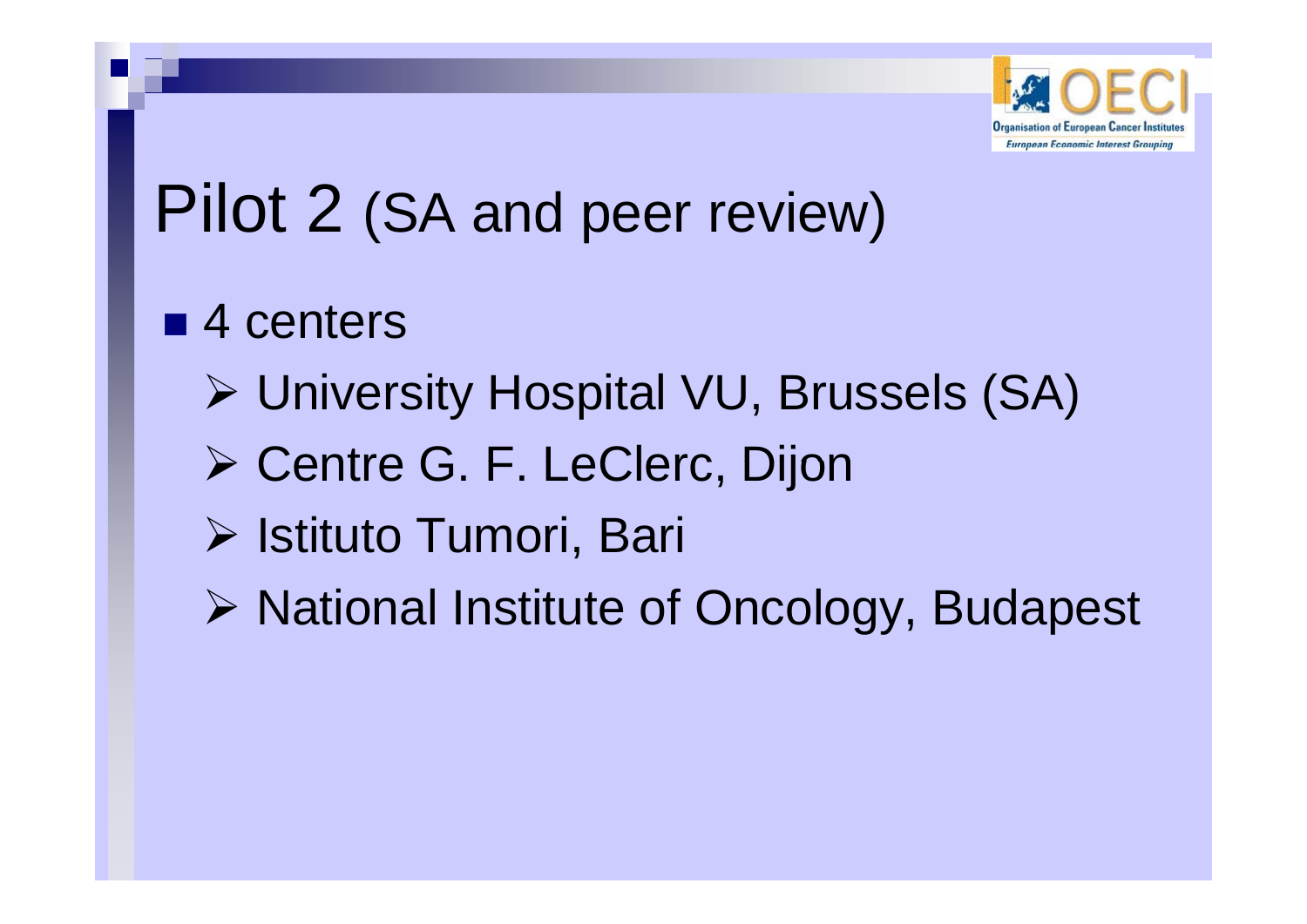

# Aim pilot 2

- **For the institution: self-assessment, peer** review, report  $\triangle$  recommendations  $\supset$  improvement
- **For the WGA: improvement of the tool**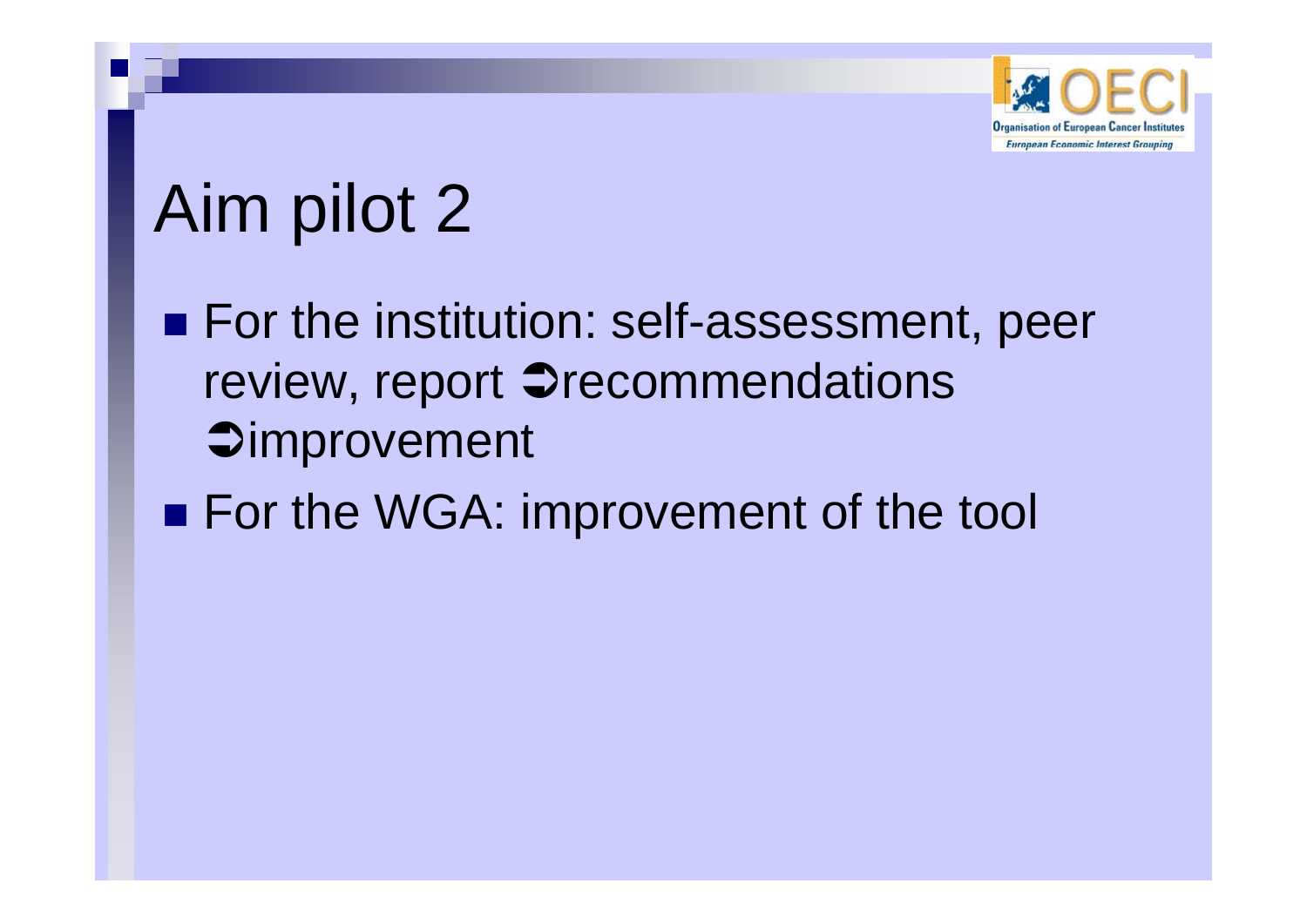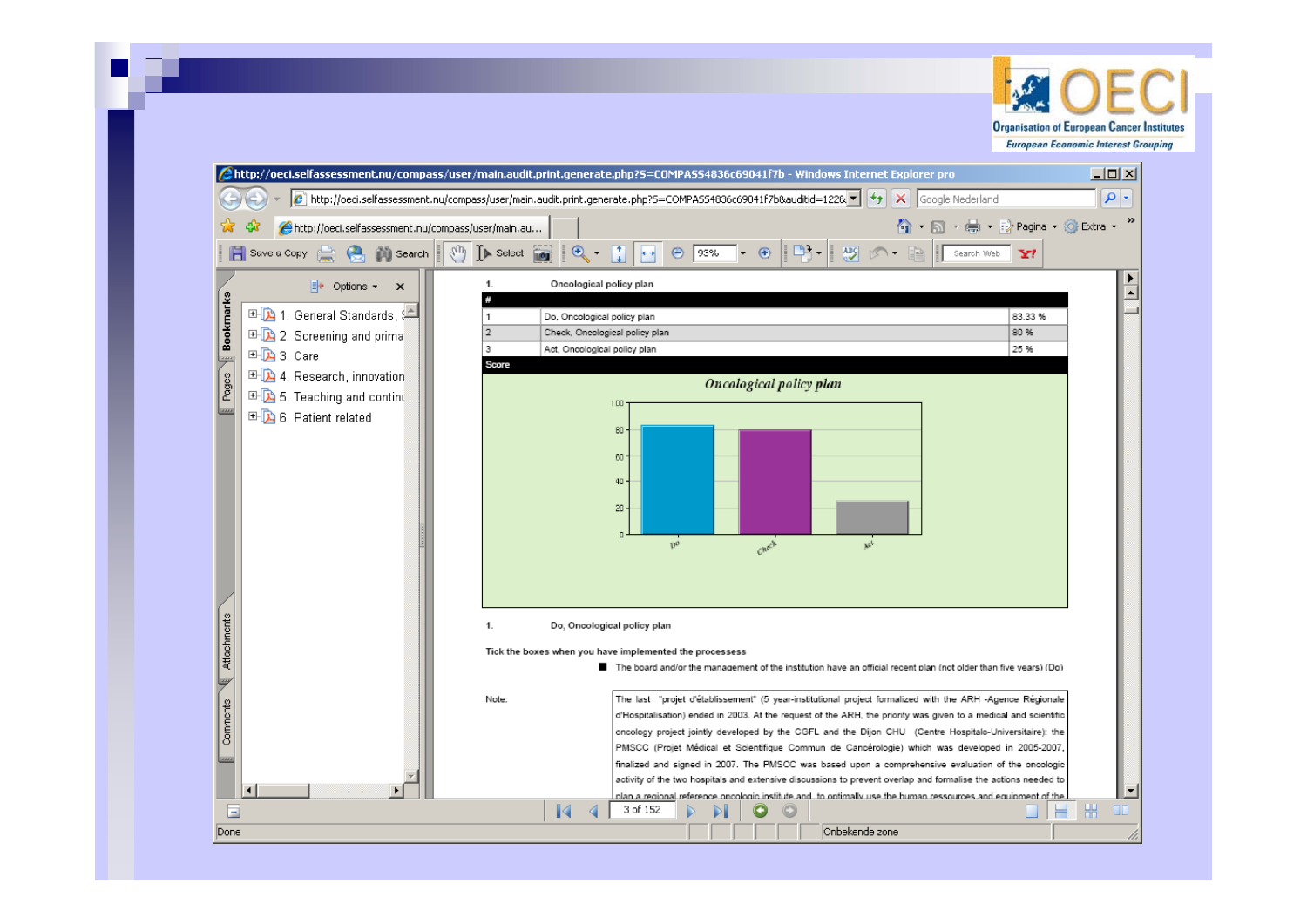

Onbekende zone

 $\begin{array}{c|c|c|c|c} \hline \multicolumn{3}{c|}{\textbf{H}} & \multicolumn{3}{c|}{\textbf{H}} \\ \hline \multicolumn{3}{c|}{\textbf{H}} & \multicolumn{3}{c|}{\textbf{H}} \\ \hline \multicolumn{3}{c|}{\textbf{H}} & \multicolumn{3}{c|}{\textbf{H}} \\ \hline \multicolumn{3}{c|}{\textbf{H}} & \multicolumn{3}{c|}{\textbf{H}} \\ \hline \multicolumn{3}{c|}{\textbf{H}} & \multicolumn{3}{c|}{\textbf{H}} \\ \hline \multicolumn{3}{c|}{\textbf{H}} &$ 

**UD** 

5. Teaching and continu **E-D** 6. Patient related

Bookmarks

Pages

Attachments

Comments

E

Done

B B 3. Care

 $\blacksquare$  $\blacktriangleleft$ 2 of 152  $\bullet$  $\circ$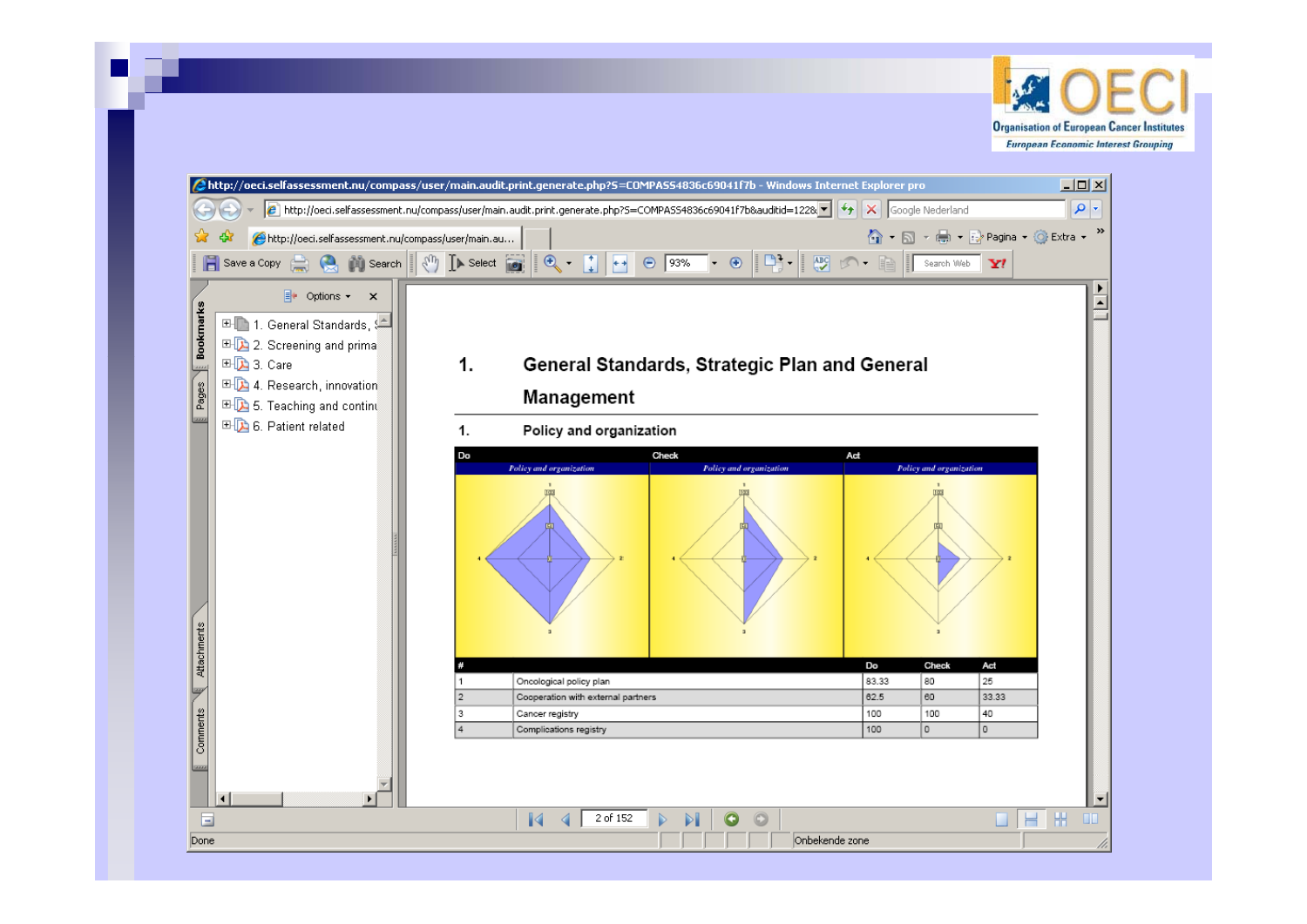



<u>Group A</u>: Renée Otter, Wim van Harten, Mia Bergenmar, Jean-Benoît Burrion, Henk Hummel, Cécile Tableau.<br>Group B: Renée Otter, Dominique de Valeriola, Jolanda Maaskant, Mahasti Saqhatchian, Henk Hummel, Cécile Tableau.